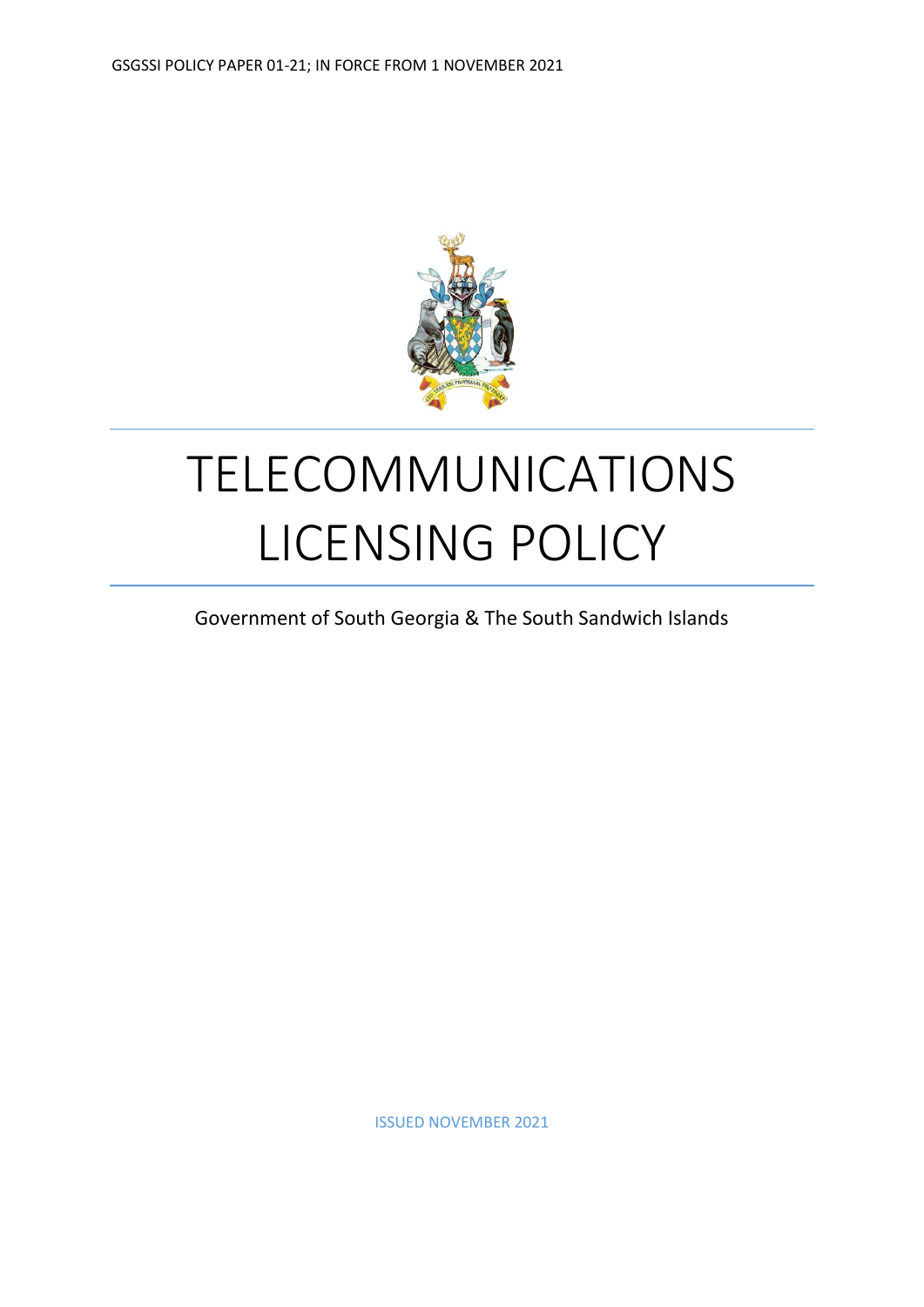

# Contents

| $\mathbf{1}$ |  |  |  |  |  |
|--------------|--|--|--|--|--|
| 2            |  |  |  |  |  |
| 3            |  |  |  |  |  |
| 4            |  |  |  |  |  |
| 5            |  |  |  |  |  |
| 6            |  |  |  |  |  |
| 7            |  |  |  |  |  |
| 8            |  |  |  |  |  |
| 9            |  |  |  |  |  |
| 10           |  |  |  |  |  |
| 11           |  |  |  |  |  |
| 12           |  |  |  |  |  |
| 13           |  |  |  |  |  |
| 14           |  |  |  |  |  |
| 15           |  |  |  |  |  |
| 16           |  |  |  |  |  |
| 17           |  |  |  |  |  |
| 18           |  |  |  |  |  |
| 19           |  |  |  |  |  |
| 20           |  |  |  |  |  |
| 21           |  |  |  |  |  |
|              |  |  |  |  |  |
|              |  |  |  |  |  |
|              |  |  |  |  |  |
|              |  |  |  |  |  |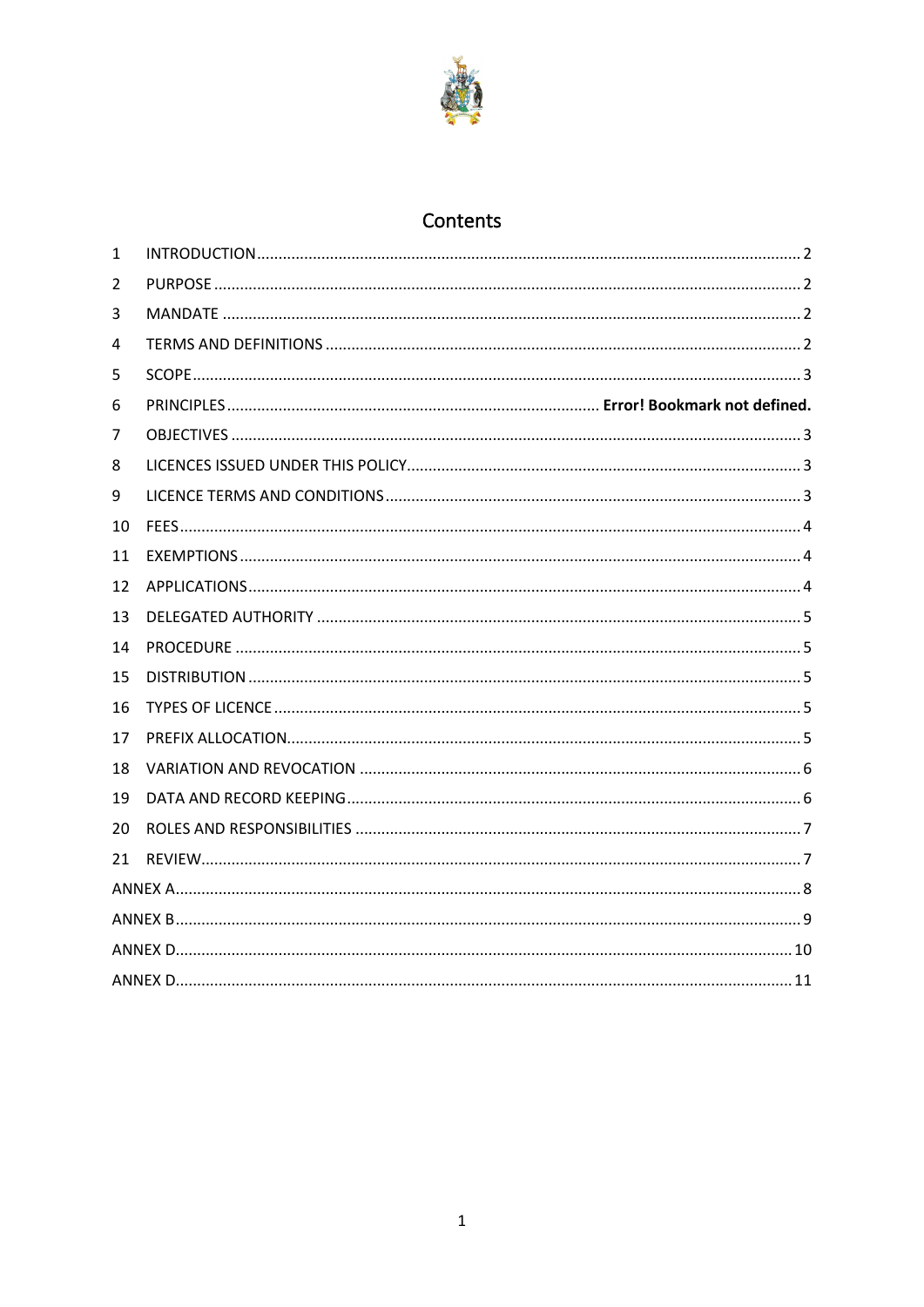

# <span id="page-2-0"></span>1 INTRODUCTION

1.1 This policy has been drafted to ensure that the process for obtaining an amateur radio licence within the territory of South Georgia and the South Sandwich Islands is user-friendly and supports appropriate use of the spectrum. To achieve this, there must be a balance between easy, affordable access and the need for adequate scrutiny and effective record keeping.

# <span id="page-2-1"></span>2 PURPOSE

2.1 The purpose of this policy is to set out the Government's approach to radio communications licensing.

# <span id="page-2-2"></span>3 MANDATE

- 3.1 The power to issue licences is conferred by:
- 3.1.1 The Wireless Telegraphy Ordinance (Cap 78) and the Wireless Telegraphy Regulations (Cap 78) as amended by the seven Wireless Telegraphy Amendment Regulations made between 1966 and 1985<sup>1</sup>, as applied in South Georgia and The South Sandwich Islands by The South Georgia and South Sandwich Islands Order 1985.
- 3.2 All licences will be issued subject to terms and conditions. When setting those terms and conditions the Government will have regard to:
- 3.2.1 Compliance with applicable law;
- 3.2.2 The need to regulate the use of the electromagnetic spectrum;
- 3.2.3 The need to regulate and manage users;
- 3.2.4 The need to prevent, or the need to limit, interference;
- 3.2.5 The needs of Government in times of emergency
- 3.2.6 National security; and
- 3.2.7 Compliance with ITU rules and regulations

# <span id="page-2-3"></span>4 TERMS AND DEFINITIONS

- 4.1 The following terms and definitions are used in this policy:
- 4.1.1 The Commissioner of South Georgia & The South Sandwich Islands is referred to as "The Commissioner"
- 4.1.2 The Chief Executive of the Government of South Georgia and the South Sandwich Islands is referred to as "The Chief Executive"

<sup>&</sup>lt;sup>1</sup> Wireless Telegraphy (Amendment) Regulations 1966, 1968, 1972, 1973, 1979 (x2), and 1985.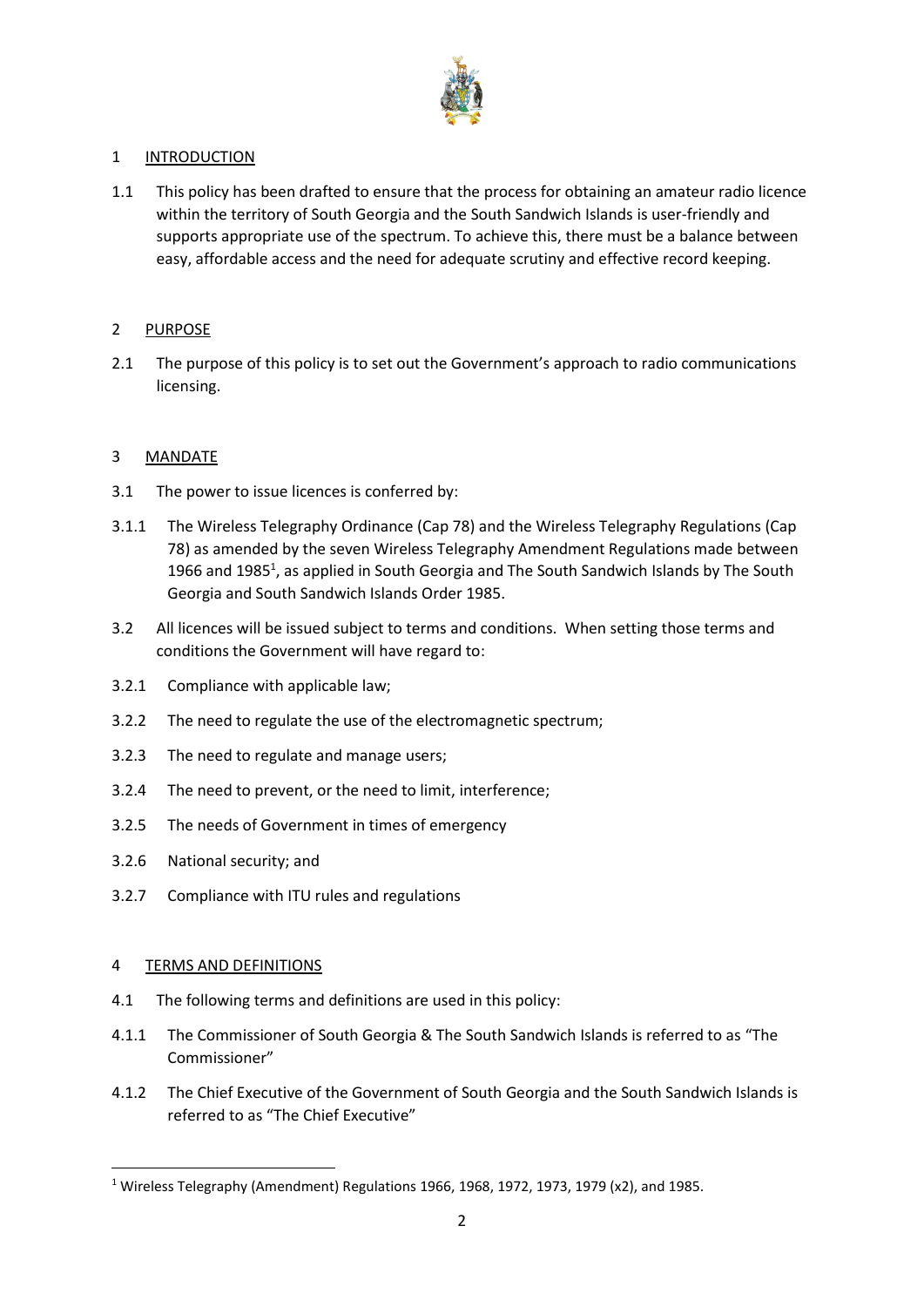

- 4.1.3 The Falkland Islands Communication Regulator is referred to as "The Regulator"
- 4.1.4 The Wireless Telegraphy Ordinance 1925 is referred to as "The Ordinance"
- 4.1.5 The Wireless Telegraphy Regulations 1926 and subsequent Amendments are referred to as "The Regulations".
- 4.1.6 The "Licensee" is the individual the Government has issued a licence to.
- 4.1.7 The "Applicant" is the person or representative that has submitted an application to the Government for a licence.
- 4.1.8 A "Licence" authorises a licence holder to operate radio communications equipment within the applicable terms and conditions.
- 4.1.9 The action of authorising and issuing of a licence is referred to as "Licensing".

# <span id="page-3-0"></span>5 SCOPE

- 5.1 This policy sets out the procedures to be followed for the issuance of wireless telegraphy licences on behalf of the Government of SGSSI only. Nothing in this policy relates to wireless telegraphy licences outside the territory of the Government such as for:
- 5.1.1 The Falkland Islands and its territorial waters; or
- 5.1.2 The British Antarctic Territory and its territorial waters; or
- 5.1.3 Broadcasting licences.

# <span id="page-3-1"></span>6 OBJECTIVES

- 6.1 The objectives of this policy are to:
- 6.1.1 Balance Government and public interests;
- 6.1.2 Ensure efficient use of the spectrum; and
- 6.1.3 Avoid harmful electromagnetic interference.

# <span id="page-3-2"></span>7 LICENCES ISSUED UNDER THIS POLICY

7.1 This policy relates to Amateur Radio Licences only.

# <span id="page-3-3"></span>8 LICENCE TERMS AND CONDITIONS

8.1 All licences are governed by terms and conditions. The general terms and conditions that could apply to all licences are at Annex A.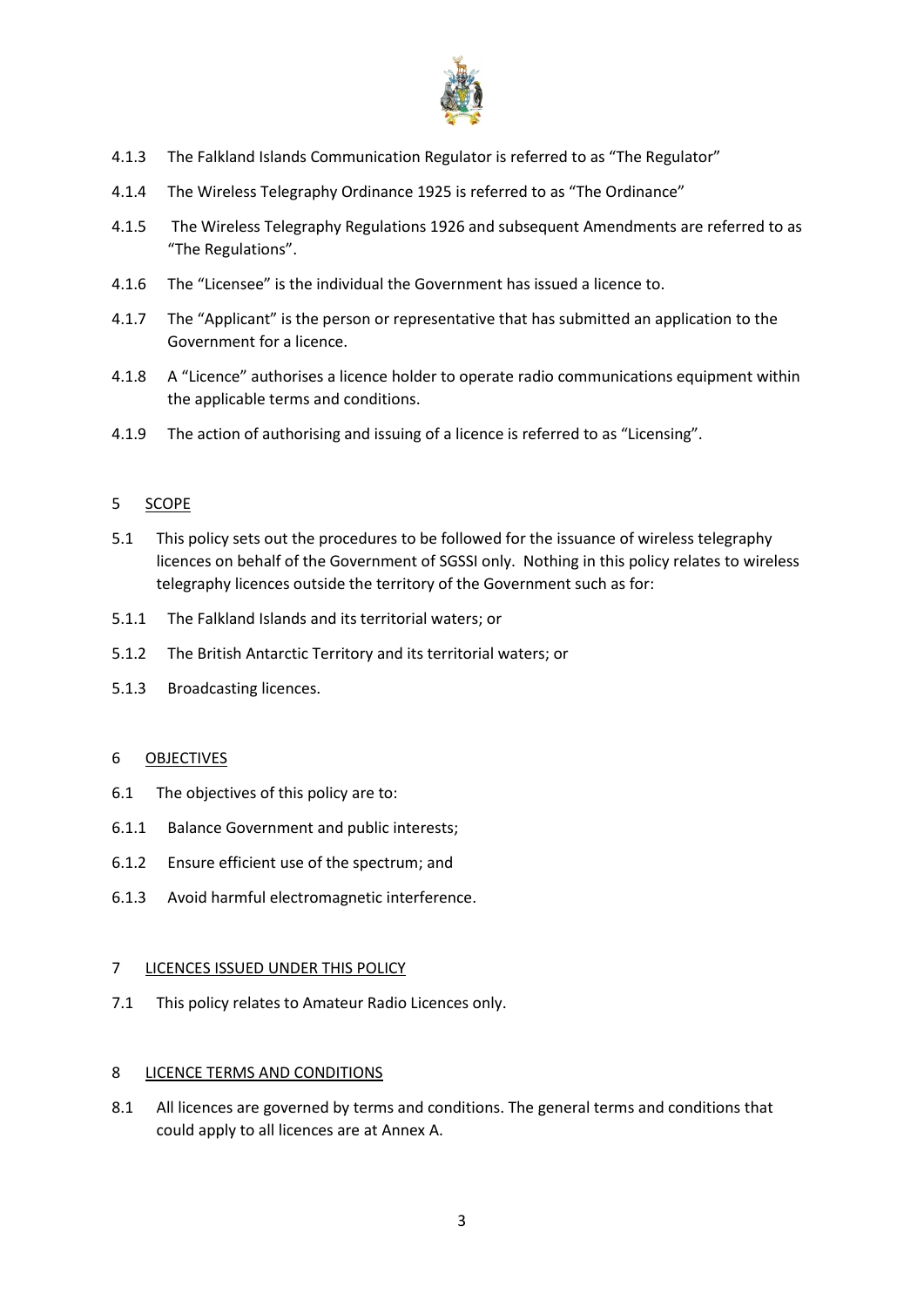

8.2 The Commissioner may, at their discretion, apply special conditions to any licence at point of issue.

# <span id="page-4-0"></span>9 FEES

- 9.1 A fee is payable in respect of amateur radio licences. The current fee is £10 as specified in the Regulations.
- 9.2 Payment of the fee does not guarantee that a licence will be issued.

# <span id="page-4-1"></span>10 EXEMPTIONS

- 10.1 Individuals employed by, contracted by, or acting on behalf of particular organisations within the Territory are exempt from the requirement to obtain or hold a licence. These organisations are:
- 10.1.1 The Government of SGSSI;
- 10.1.2 The National Environment Research Council and its subsidiaries; and
- 10.1.3 Members of HM Armed Forces actively serving within the Territory.

# <span id="page-4-2"></span>11 APPLICATIONS

- 11.1 Anyone wishing to apply for a licence should complete an application form and submit this electronically. A copy of this form is included at Annex B.
- 11.2 Those unable to submit forms electronically may request a paper application from the Regulator.
- 11.3 The Regulator administers the application process on behalf of SGSSI. Applications should therefore be submitted to the Regulator, or to any other Government Officer of SGSSI to whom the Commissioner may delegate the authority to issue licences from time to time.
- 11.4 The Regulator's contact details are:
- 11.4.1 Communications Regulator Falkland Islands Government **Stanley** Falkland Islands FIQQ1ZZ
- 11.4.2 Email: regulator.telecoms@sec.gov.fk Tel: +500 28459

Website[: www.regulatorfi.org.fk](http://www.regulatorfi.org.fk/)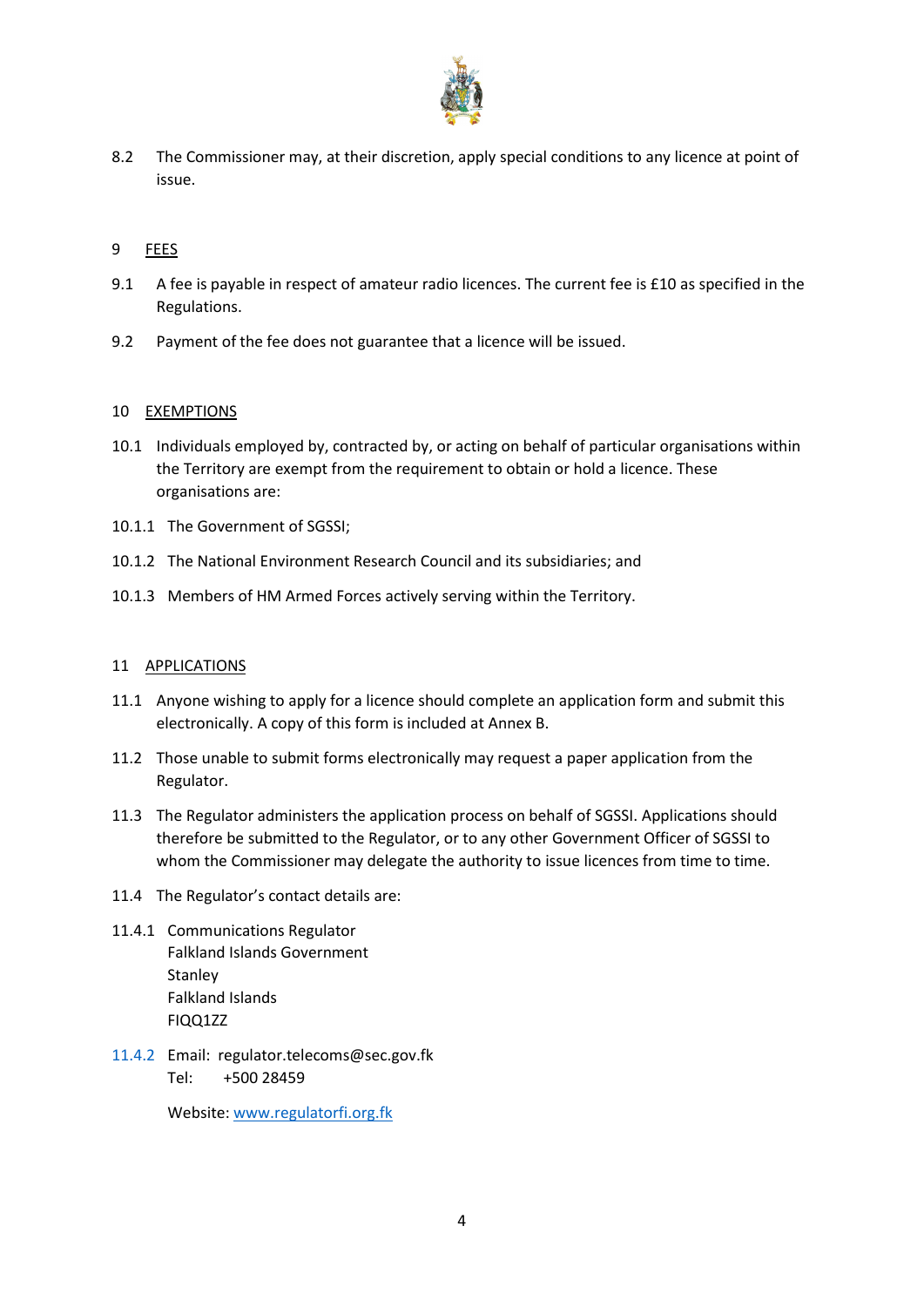

# <span id="page-5-0"></span>12 DELEGATED AUTHORITY

- 12.1 The Commissioner may delegate the authority to issue licenses<sup>2</sup>.
- 12.2 Authority is currently delegated to the Office of Chief Executive by virtue of a letter of delegation using the formant shown at Annex C.

# <span id="page-5-1"></span>13 PROCEDURE

- 13.1 Licence Applicants should apply for a licence in the following manner:
- 13.1.1 Obtain an application form from the Regulator, or the SGSSI website at [www.gov.gs](http://www.gov.gs/)
- 13.1.2 Read the terms and conditions and ensure that you understand the obligations.
- 13.1.3 Complete the form (electronically where possible).
- 13.1.4 Submit the completed form to the Regulator (electronically where possible).
- 13.1.5 Pay the licence fee.
- 13.2 Upon receipt of a completed application form and payment of the fee, a determination of the licence will be made.

# <span id="page-5-2"></span>14 DISTRIBUTION

- 14.1 Licences will normally be issued in electronic format via email to the address provided in the Application.
- 14.2 If email service is not possible, this should be stated at the time of application.

# <span id="page-5-3"></span>15 TYPE AND VALIDITY OF LICENCE

- 15.1 The Licence template can be found at Annex D.
- 15.2 Licences are initially valid for 5 years, or until revoked by the Commissioner under paragraph 17.
- 15.3 A Licensee may apply to the Regulator to have the licence revalidated prior to the expiration date. The act of revalidation will extend the validity of the licence for another 5 years.
- 15.4 Those licenses that are not revalidated will expire 5 years from the date of issue.
- 15.4.1 Licences will automatically expire upon the death of the Licensee.

# <span id="page-5-4"></span>16 PREFIX ALLOCATION

 $<sup>2</sup>$  s43 Interpretation and General Law Ordinance 1977 and applied by ACLO 1977</sup>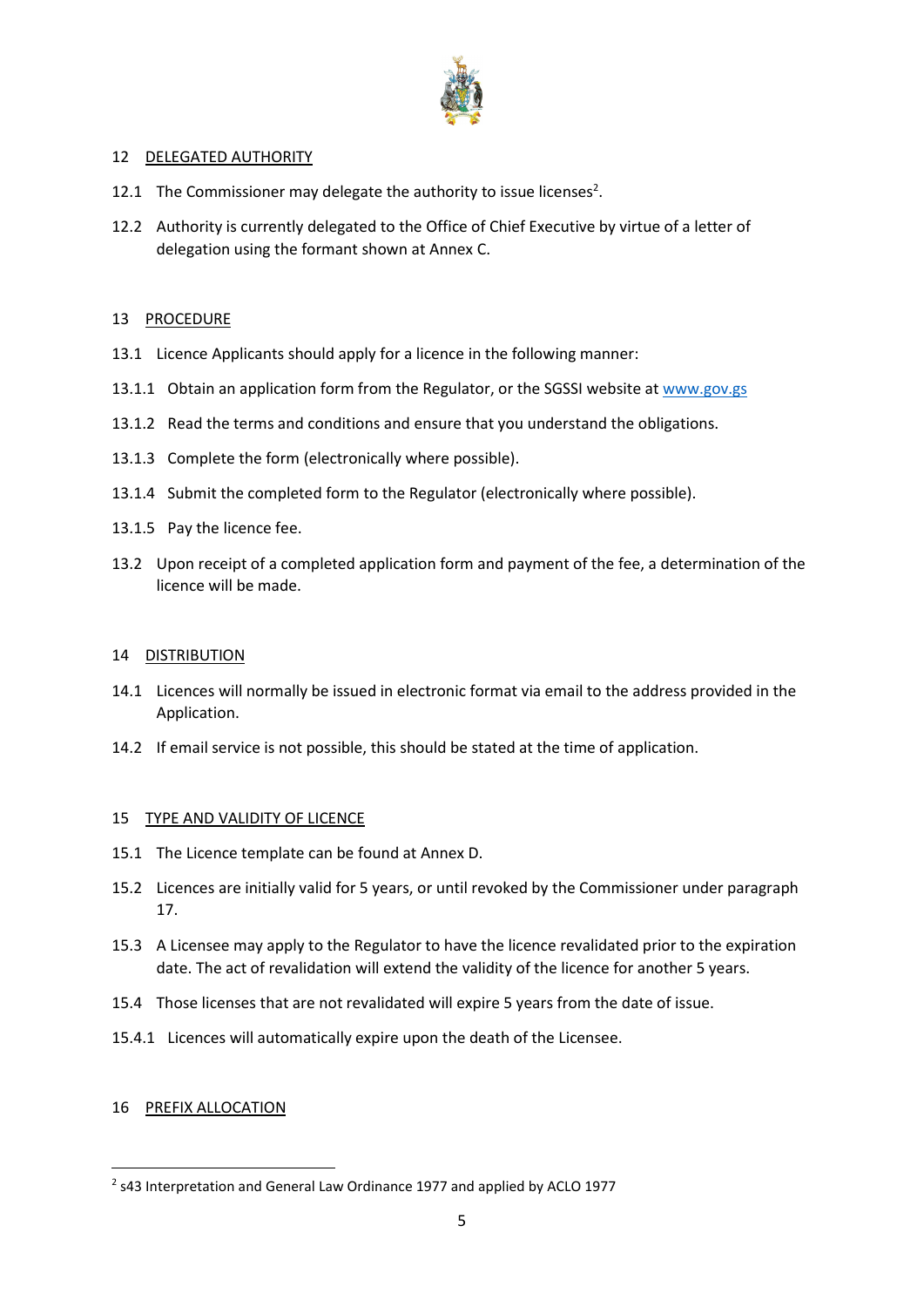

- 16.1 Call signs allocated by the Government of SGSSI will be in the format of three-character prefix and a three-character suffix.
- 16.2 The UK Office for Communications (Ofcom) manages spectrum use allocation for the Overseas Territories. Ofcom has authorised the Government of SGSSI to issue call signs with the prefix  $^{\prime\prime}$ VP $0^{\prime\prime}$
- 16.3 All Amateur Radio Licenses issued in SGSSI will contain a 3-letter call sign suffix commencing with either the character "S" or "G". Eg. an SGSSI call sign will read: VP0 Sxx or VP0 Gxx
- 16.4 Applicants for licences may request a particular suffix within the "S" or "G" ranges. The Government cannot guarantee that they will be able to satisfy all requests.
- 16.5 Particular call-signs will be issued on a first come, first served basis. If no particular call-sign is requested the first available call-sign in the alpha-numeric range will be issued.
- 16.6 The Government reserves the right to re-issue previously used call signs.
- 16.7 Upon the death of the Licensee, the Government will not normally consider reassigning the associated call-sign until a reasonable period of time has elapsed. This is because the identity will remain linked with the former Licensee for some time
- 16.8 Any Applicant desirous of preserving their use of a particular SGSSI call-sign is advised to apply for revalidation well in advance of their old licence expiring.

#### <span id="page-6-0"></span>17 VARIATION AND REVOCATION

- 17.1 The Commissioner may vary any of the terms, conditions, provisions or limitations in a radio licence, or revoke the licence either:
- 17.1.1 At the Commissioner's own discretion; or
- 17.1.2 At the request of the Chief Executive or Regulator; or
- 17.1.3 At the request of the Licensee
- 17.2 The Commissioner may revoke the licence in any of the following circumstances:
- 17.2.1 The licensee has failed to comply with the terms and conditions of the licence
- 17.2.2 A change in SGSSI or international law necessitates the variation of revocations;
- 17.2.3 National security;
- 17.2.4 Emergency.

#### <span id="page-6-1"></span>18 DATA AND RECORD KEEPING

18.1 All licence records are held and administered by the Regulator on behalf of SGSSI.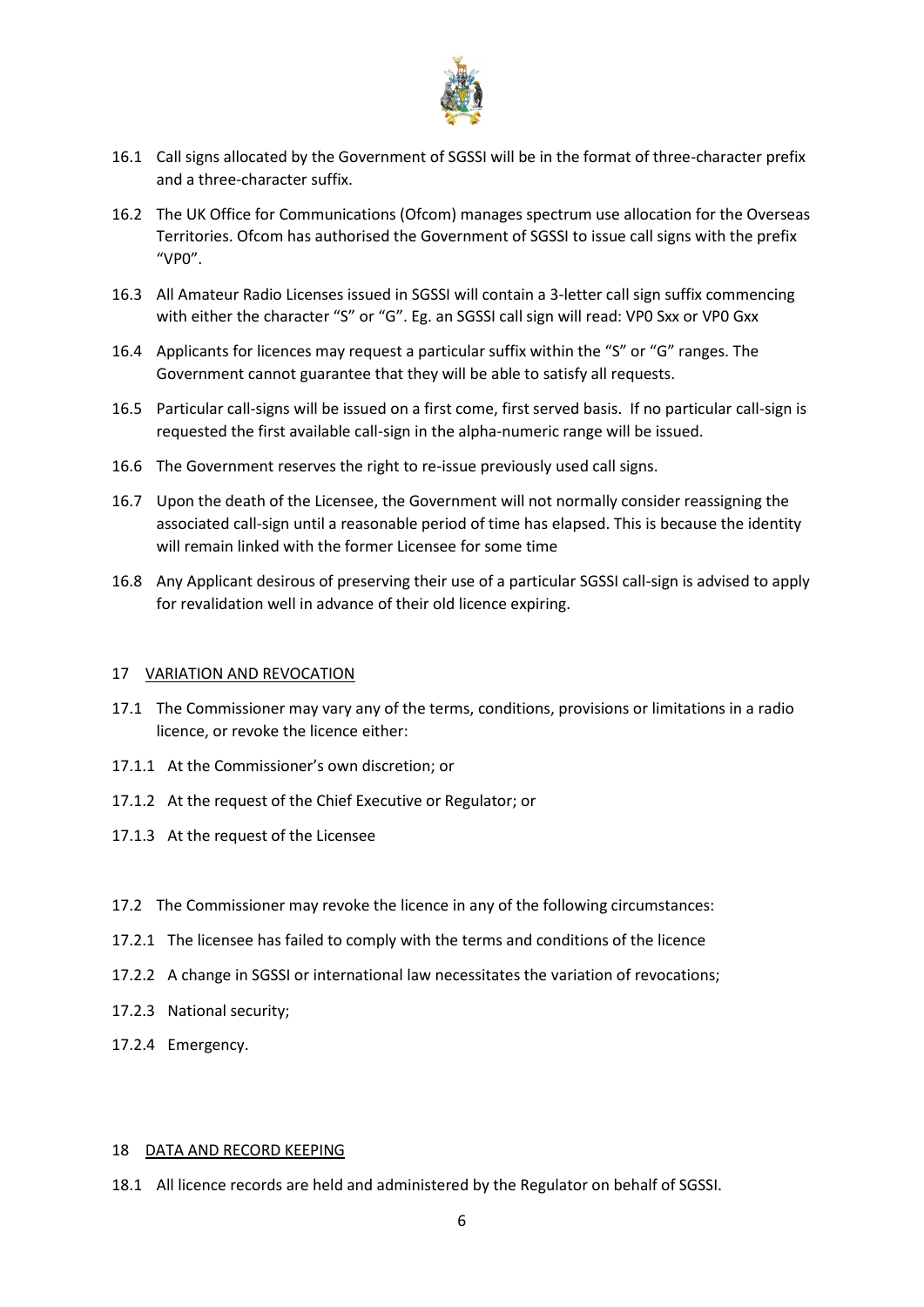

- 18.2 The Regulator will retain the following information for all licences types:
- 18.2.1 A unique serial number.
- 18.2.2 The name of the Licensee.
- 18.2.3 The address of the Licensee.
- 18.2.4 Licensee contact details including telephone number(s) and email address.
- 18.2.5 The type of licence issued and the corresponding call sign.
- 18.2.6 The issue date and expiry date.
- 18.2.7 Details of any special conditions attached to the licence.

# 19 RECIPROCITY

19.1 As there is no resident population within the Territory, no reciprocity arrangements shall exist for holders of Amateur licences issued in other jurisdictions.

# 20 QUALIFICATION

20.1 As there is no mechanism for the provision of training or examination within the Territory, a licence issued by the Applicant's country of residence, or issued by the UK, shall serve as sufficient proof of qualification.

# <span id="page-7-0"></span>21 ROLES AND RESPONSIBILITIES

- 21.1.1 The Commissioner holds the authority to issue, vary and revoke licences. This authority is delegated to the Chief Executive.
- 21.1.2 The Regulator administers the application process and maintains the database of Licensees on behalf of the Chief Executive.

# <span id="page-7-1"></span>22 REVIEW

22.1 This policy is subject to review every 5 years. The next review will be in 2026.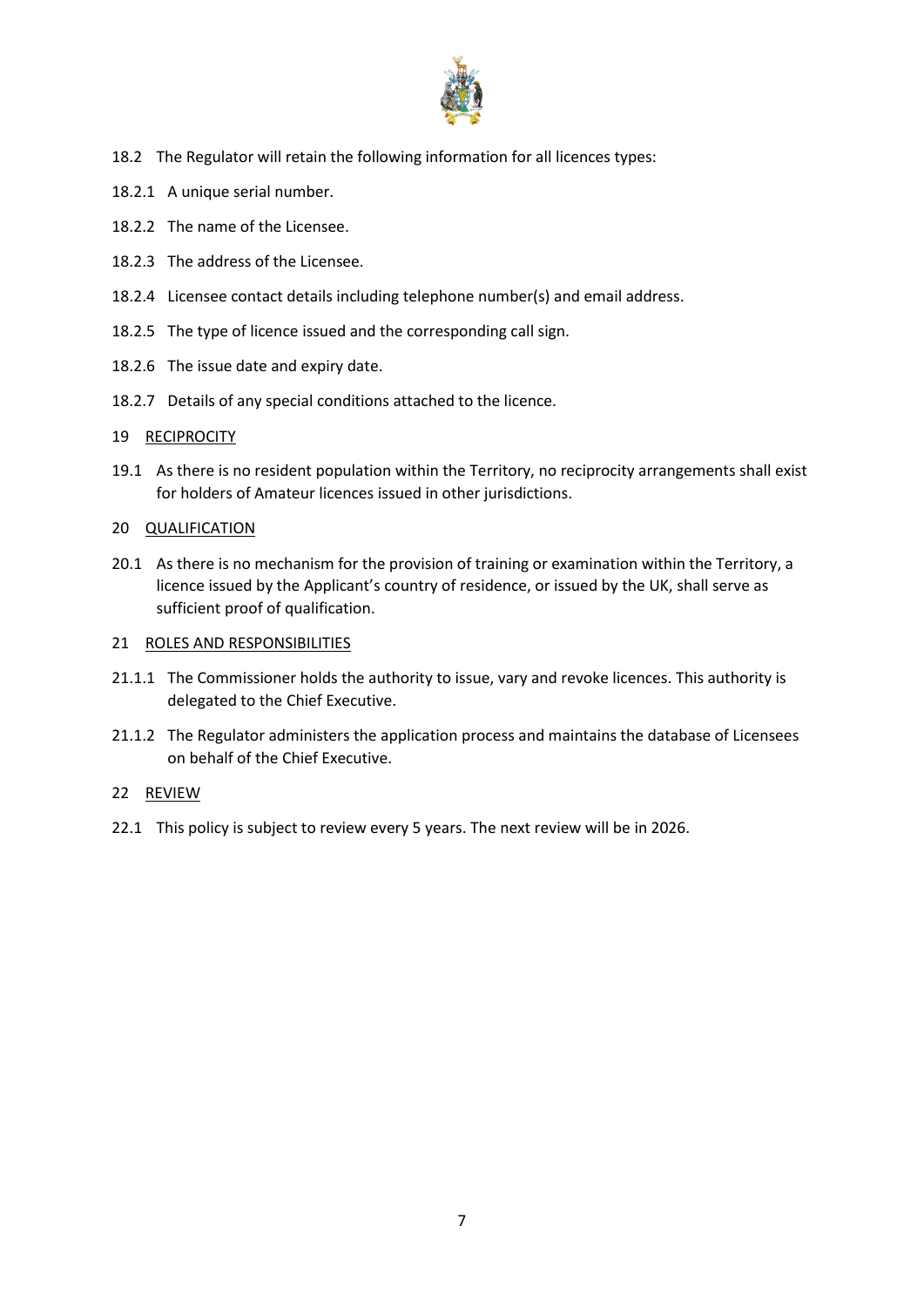

# <span id="page-8-0"></span>ANNEX A

# GENERAL LICENCE CONDITIONS

- 1. The Licence shall continue in force until the date specified on the licence, [if such a date is specified] or until revoked by the Commissioner or surrendered by the Licensee.
- 2. The Licence may not be sold or otherwise transferred.
- 3. The Licence may only be used to operate Radiocommunications Apparatus physically located within the Territory of SGSSI. Possession of a Licence does not grant the Licensee any right to enter the Territory of SGSSI.
- 4. The Licensee must notify the Regulator if any of the Licensee's personal or contact details change from those recorded on the Licence.
- 5. The Licensee must ensure that the Radiocommunications Apparatus relevant to each Licence is constructed, established, installed and used only in accordance with the provisions specified in the individual Licence schedules, when provided.
- 6. The Licensee must ensure that the Radiocommunications Apparatus is used only by persons who have been authorised by the Licensee to do so, and that such persons are made aware of, and of the requirement to comply with, the terms of the Licence.
- 7. The Licensee shall permit any person authorised by the Commissioner to have access to the Radiocommunications Apparatus; and to inspect the Licence and Radiocommunications Station and Apparatus, to ensure that they are being used in accordance with the terms of the Licence.
- 8. The Commissioner may require the Radiocommunications Apparatus, or any part thereof, to be modified or restricted in use, or temporarily or permanently closed down immediately.
- 9. The Licensee must take all proper and adequate safety measures in respect of all Radiocommunications Apparatus operated, maintained or used under the licence, including exposure to any electrical emission or radiation emanating from the Apparatus.
- The Licensee must take all proper measures to ensure that no message, communication or other matter that is grossly offensive or of an obscene or menacing character is sent from the Radio Communication Apparatus. That is that the language used in the communication is worse than that encountered in everyday life.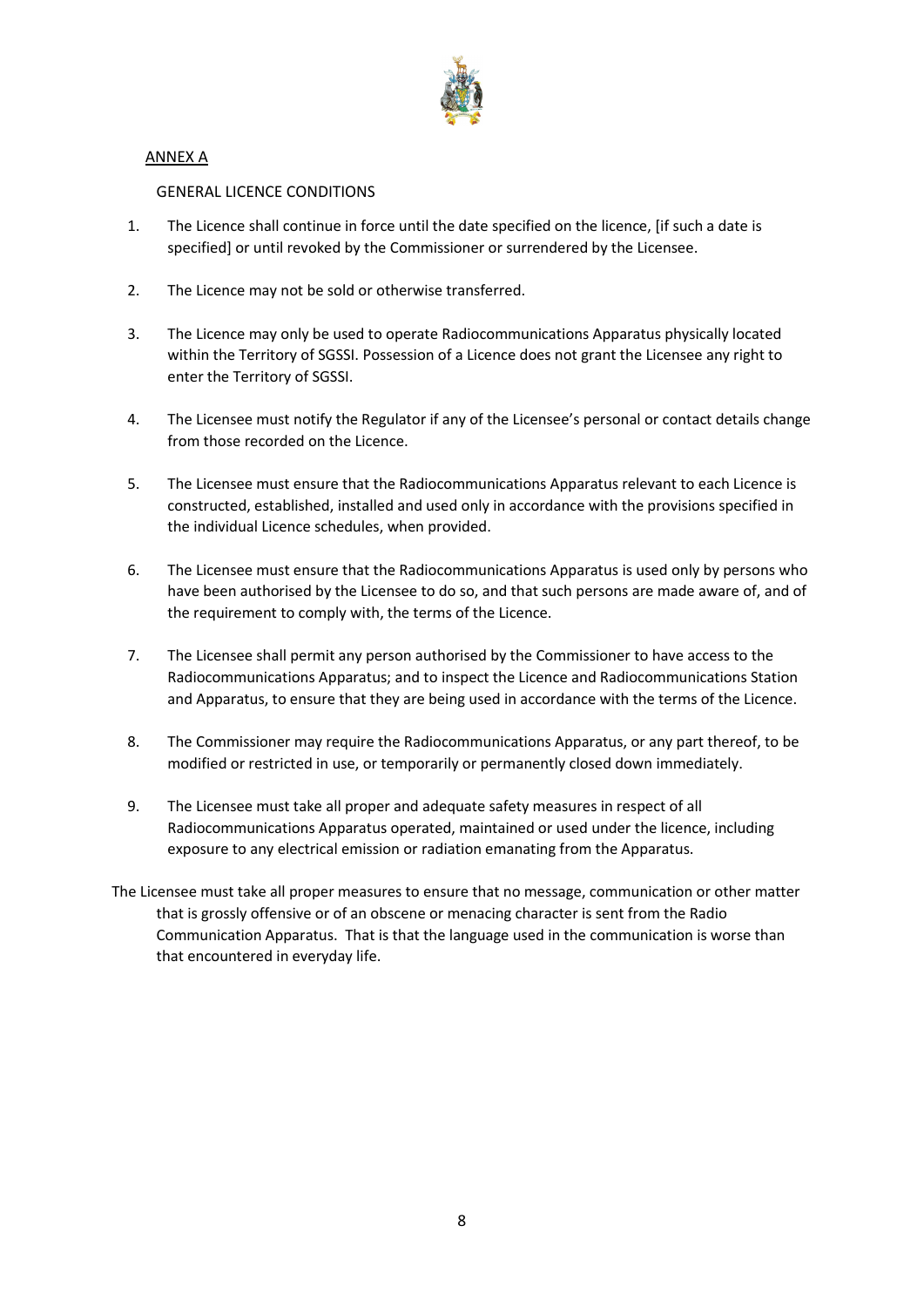

#### <span id="page-9-0"></span>ANNEX B

#### APPLICATION FORM AMATEUR RADIO LICENCE

#### **Allfields must be completed.**

| Title                                                                     |                                  |  |  |
|---------------------------------------------------------------------------|----------------------------------|--|--|
| Forename                                                                  |                                  |  |  |
| <b>Surname</b>                                                            |                                  |  |  |
| <b>Date of Birth</b>                                                      |                                  |  |  |
| <b>Nationality</b>                                                        |                                  |  |  |
| <b>Passport Number</b>                                                    |                                  |  |  |
| <b>Passport Issuing Authority</b>                                         |                                  |  |  |
| <b>Passport Expiry Date</b>                                               |                                  |  |  |
| <b>Usual Address.</b><br>Include post code / ZIP code                     |                                  |  |  |
| and Country                                                               |                                  |  |  |
|                                                                           |                                  |  |  |
| Contact                                                                   | Telephone                        |  |  |
|                                                                           | Email                            |  |  |
| <b>Licence Type</b>                                                       | Lifetime                         |  |  |
|                                                                           | Temporary                        |  |  |
| Intended location or locations within<br>South Georgia and South Sandwich |                                  |  |  |
| Islands where transmissions are<br>intended to be made.                   |                                  |  |  |
| <b>Existing Callsigns</b><br>Please list all                              | Callsign                         |  |  |
| callsign(s) currently<br>issued to the                                    | Date of Issue                    |  |  |
| $applicant - if$<br>insufficient space                                    | Country or Territory<br>of Issue |  |  |
| here please provide<br>details separately                                 |                                  |  |  |
| <b>Invoice Details (if</b><br>different to applicant                      | Name/Company                     |  |  |
| details and address)                                                      | <b>Billing Address</b>           |  |  |
|                                                                           | Country/Postcode                 |  |  |
|                                                                           | Contact                          |  |  |
|                                                                           | Telephone                        |  |  |
|                                                                           | Email                            |  |  |
| Signature                                                                 |                                  |  |  |
|                                                                           |                                  |  |  |

By signing thisform, Iconfirm thatI havereadandunderstoodall thenotes and that I have not had a previous licence withdrawn or revoked. By submitting this application, I accept that the Government reserves the right not to issue a licence. I certify that any information provided is correct and complete to the best of my knowledge, and that any licence may be revoked in the event of my having submitted false information. I understand and accept that I am responsible for compliance with the licence and controland supervision of the equipment which is the subject of the Amateur Radio Licence.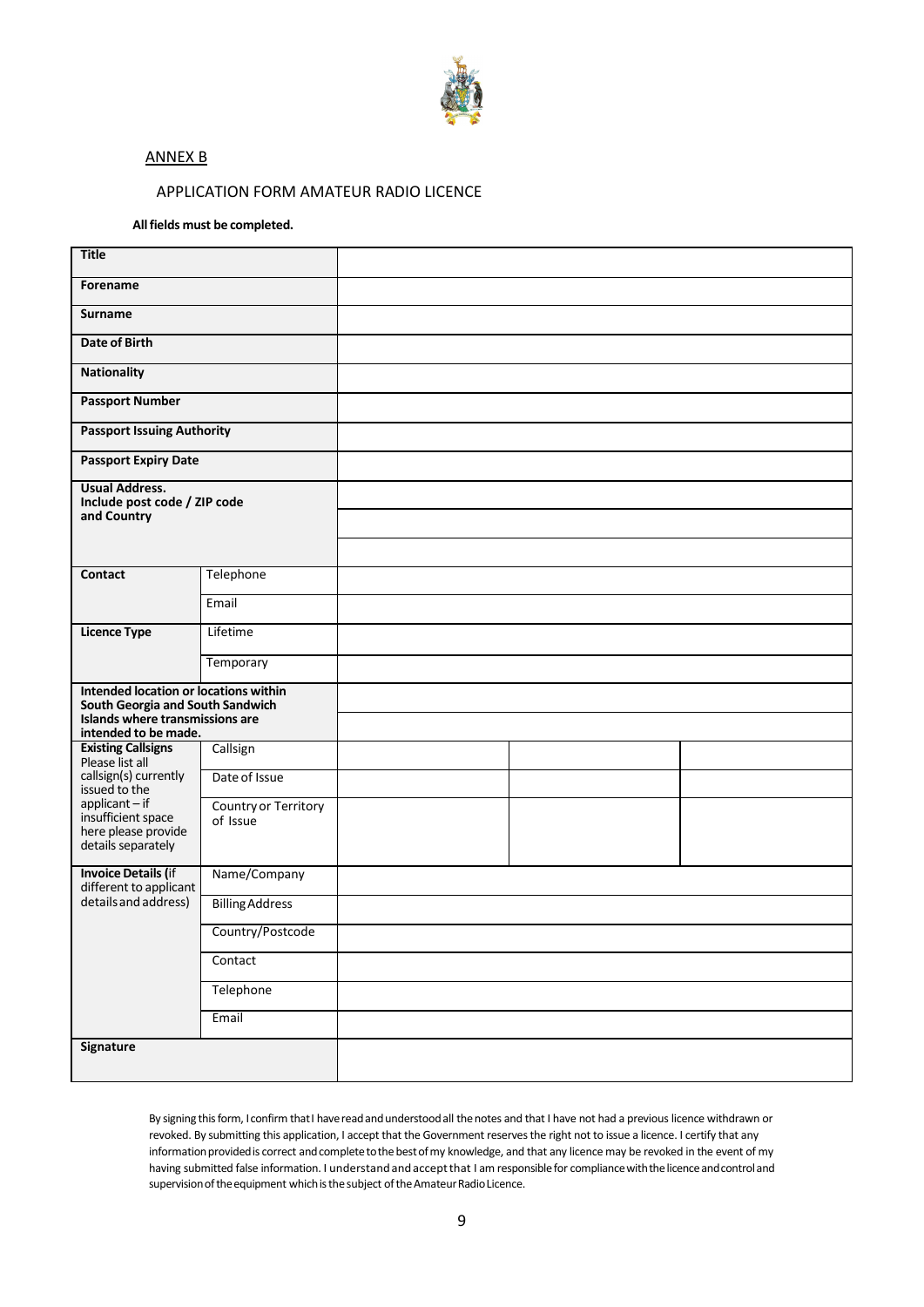

<span id="page-10-0"></span>ANNEX C

LETTER OF DELEGATION – LETTER FORMAT

APPLICATION OF COLONY LAWS ORDIANCE<sup>3</sup> APPLICATION OF COLONY LAWS ORDIANCE 1977 INTERPRETATION AND GENERAL CLAUSES ORDIANCE 1977 SECTION 43 SOUTH GEORGIA AND SOUTH SANDWICH ISLANDS ORDER 1985

DELEGATION OF POWERS AND DUTIES CONTAINED IN THE WIRELESS TELEGRAPHY ORDIANCE Cap 78 AND SUBSIDIARY REGULATIONS AS APPLIED IN SOUTH GEORGIA AND SOUTH SANDWICH ISLANDS BY SOUTH GEORGIA AND SOUTH SANDWICH ISLANDS ORDER 1985 AND APPLICATION OF COLONY LAWS ORDINANCE

I Nigel Phillips CBE Commissioner hereby delegate to the holder of the office of Chief Executive of the Government of South Georgia and South Sandwich Islands the power and duties to issue wireless telegraphy licences un the Wireless Telegraphy Ordinance Cap 78 and Wireless Telegraphy Regulations Cap 78 for use within the Territory.

This delegation is made on the express condition that any decision to refuse or revoke a licence is referred to the Commissioner.

The Chief Executive is obliged to maintain a record of the fees paid for the issuance of a licence and to present such a record to the Commissioner for inspection upon request.

This authority not to be further delegated without the express consent of the Commissioner.

[Signature]

[Name]

[Date]

<sup>&</sup>lt;sup>3</sup> In effect from 1 January 1949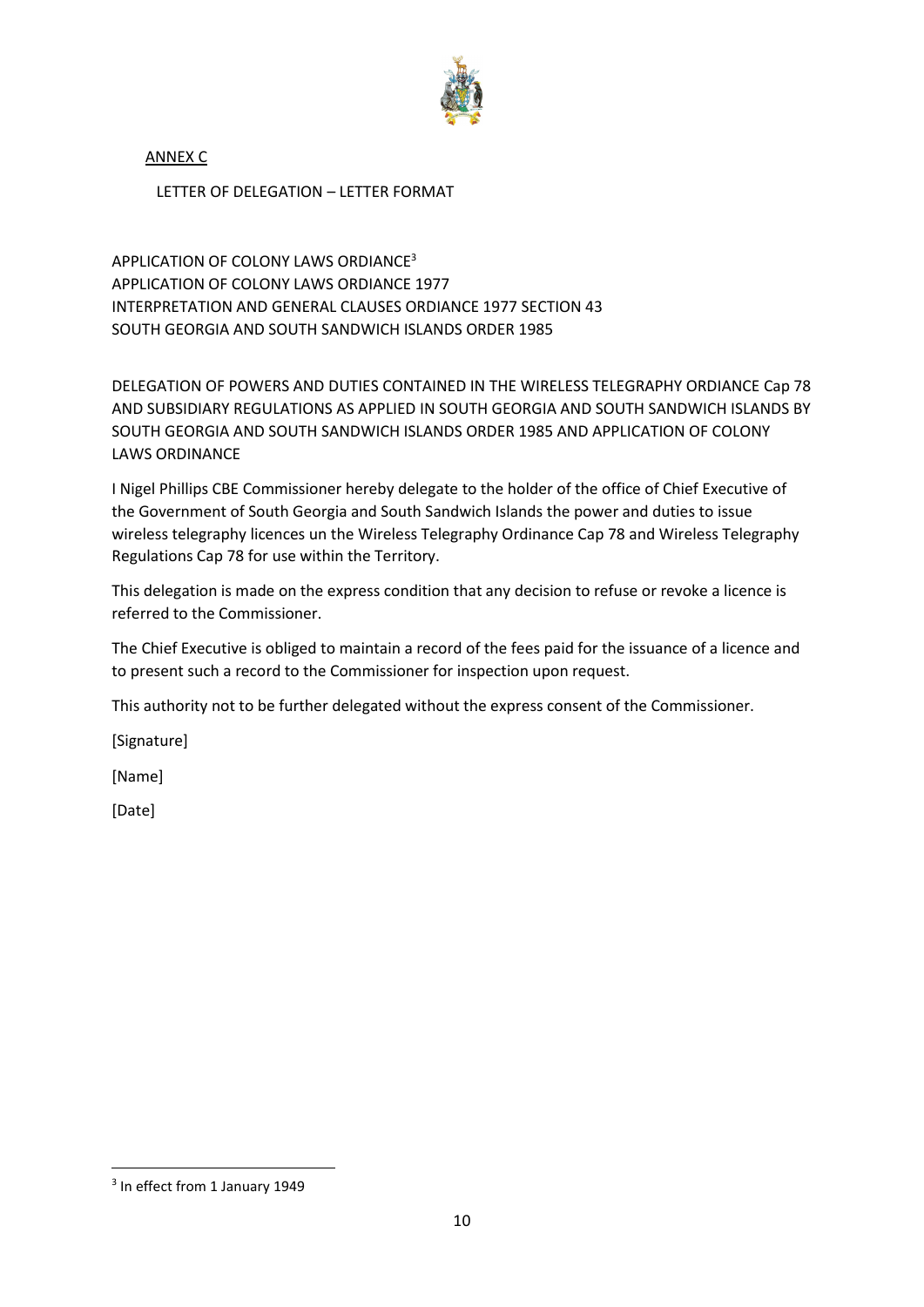

<span id="page-11-0"></span>ANNEX D

# Schedule 1A

# **SOUTH GEORGIA AND SOUTH SANDWICH ISLANDS Wireless Telegraphy Ordinance Cap 78**



# AMATEUR RADIO STATION LICENCE

|                     |         |                | ___     |
|---------------------|---------|----------------|---------|
| Date of Issue       |         | Callsign       | VPO Sxx |
| Renewable           | 5 Years |                |         |
| Fee on Issue        | £10.00  | Fee on Renewal | N/A     |
| Name (The Licensee) |         | Address        |         |

1. The Licensee is hereby licenced subject to the conditions herein contained:

2. To possess, establish and maintain an amateur transmitting and receiving station for radio communication (hereinafter called "the Station") at

| Station |  |  |
|---------|--|--|
| Address |  |  |
|         |  |  |
|         |  |  |

3. To use the Station for the purpose of transmitting to, and receiving from, other amateur radio stations communications by radio telegraph/telephony:

a. Messages in plain language which are remarks about matters of a personal nature in which the Licensee, or the person with whom they are in communication, has been directly concerned.

b. Signals (not being in secret code or cypher) which form part of, or relate to, the transmission of such messages.

4. The licensee is subject to the following special conditions:

| Conditions | This licence does not confer any right to enter the Territory of South Georgia or<br>a)<br>the South Sandwich Islands.                                                           |
|------------|----------------------------------------------------------------------------------------------------------------------------------------------------------------------------------|
|            | The licence will be cancelled if there are grounds to believe that the licensee is<br>b)<br>not competent to operate and has falsely self-certified to the contrary.             |
|            | The Licensee must comply with any decisions issued by the Commissioner of<br>C)<br>South Georgia or the South Sandwich Islands in relation to harmful and undue<br>interference. |
|            | d)<br>When operating Radio Apparatus, the Licensee shall:                                                                                                                        |
|            | Only use the frequency bands specified in Annex E,<br>(i)<br>subject to the limitations set out in that Schedule;                                                                |
|            | Take account of any other limitations set out in Annex E<br>(ii)<br>which apply to the class of licence held by the Licensee.                                                    |
|            |                                                                                                                                                                                  |

Issued on behalf of the Commissioner

Signed [date, signature & stamp]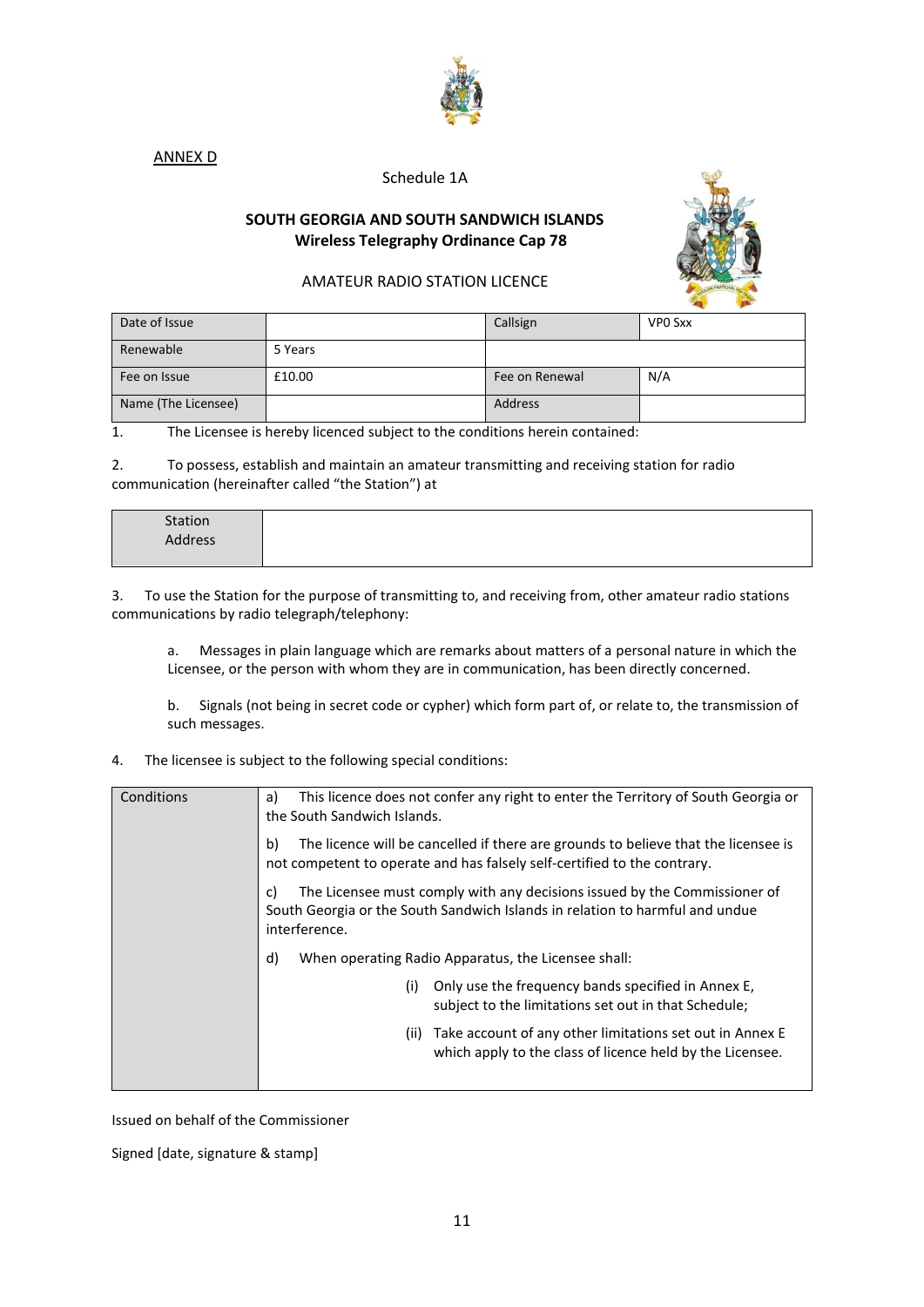

# ANNEX E

1.1. The Licensee shall be permitted to operate the Radio Equipment using the frequency bands set out in Table A of this schedule.

# **Table A – Applicable Limitations for the Licence.**

1.2. The frequency bands or sub-bands and associated powers listed below have been agreed by the Communications Regulator on behalf of the South Georgia and South Sandwich Islands Government, for use by the amateur radio use within South Georgia and South Sandwich Islands.

| <b>Frequency Bands</b><br>(MHz) | <b>Status of Allocations</b> | <b>Status of allocations to the</b><br><b>Amateur Satellite Service</b> | <b>Maximum Peak</b><br><b>Envelope Power in</b><br><b>Watts (and dB</b><br>relative to 1 Watt) |
|---------------------------------|------------------------------|-------------------------------------------------------------------------|------------------------------------------------------------------------------------------------|
| 0.1357-0.1378                   | Secondary                    | Not allocated                                                           | 1W (0 dBW) e.r.p                                                                               |
| 0.4720-0.4790                   | Secondary                    | Not allocated                                                           | 5W (7dBW) e.i.r.p                                                                              |
| 1.800-1.850                     | Primary                      | Not allocated                                                           | 1000W (30dBW)                                                                                  |
| 1.850-2.000                     | Secondary                    | Not allocated                                                           | 1000W (30dBW)                                                                                  |
| 3.500-4.000                     | Primary - Shared             | Not allocated                                                           | 1000W (30dBW)                                                                                  |
| 5.3515-5.3665                   | Secondary                    | Not allocated                                                           | 25W (14dBW) e.i.r.p                                                                            |
| 7.000-7.100                     | Primary                      | Primary                                                                 | 1000W (30dBW)                                                                                  |
| 7.100-7.200                     | Primary                      | Not allocated                                                           | 1000W (30dBW)                                                                                  |
| 7.200-7.300                     | Primary - Shared             | Not allocated                                                           | 1000W (30dBW)                                                                                  |
| 10.100-10.150                   | Secondary                    | Not allocated                                                           | 1000W (30dBW)                                                                                  |
| 14.000-14.250                   | Primary                      | Primary                                                                 | 1000W (30dBW)                                                                                  |
| 14.250-14.350                   | Primary                      | Not allocated                                                           | 1000W (30dBW)                                                                                  |
| 18.068-18.168                   | Primary                      | Primary                                                                 | 1000W (30dBW)                                                                                  |
| 21.000-21.450                   | Primary                      | Primary                                                                 | 1000W (30dBW)                                                                                  |
| 24.890-24.990                   | Primary                      | Primary                                                                 | 1000W (30dBW)                                                                                  |
| 28.000-29.700                   | Primary                      | Primary                                                                 | 1000W (30dBW)                                                                                  |
| 50.000-54.000                   | Primary                      | Not allocated                                                           | 1000W (30dBW)                                                                                  |
| 70.000-70.500                   | Secondary                    | Not allocated                                                           | 1000W (30dBW)                                                                                  |
| 144.000-146.000                 | Primary                      | Primary                                                                 | 1000W (30dBW)                                                                                  |
| 146.000-148.000                 | Primary                      | Not allocated                                                           | 1000W (30dBW)                                                                                  |
| 220.000-225.000                 | Primary                      | Not allocated                                                           | 1000W (30dBW)                                                                                  |
| 430.000-432.000                 | Secondary                    | Not allocated                                                           | 1000W (30dBW)                                                                                  |
| 432.000-438.000                 | Secondary                    | Not allocated                                                           | 1000W (30dBW)                                                                                  |
| 435.000-438.000                 |                              | Secondary                                                               | 1000W (30dBW)                                                                                  |
| 438.000-440.000                 | Secondary                    | Not allocated                                                           | 1000W (30dBW)                                                                                  |